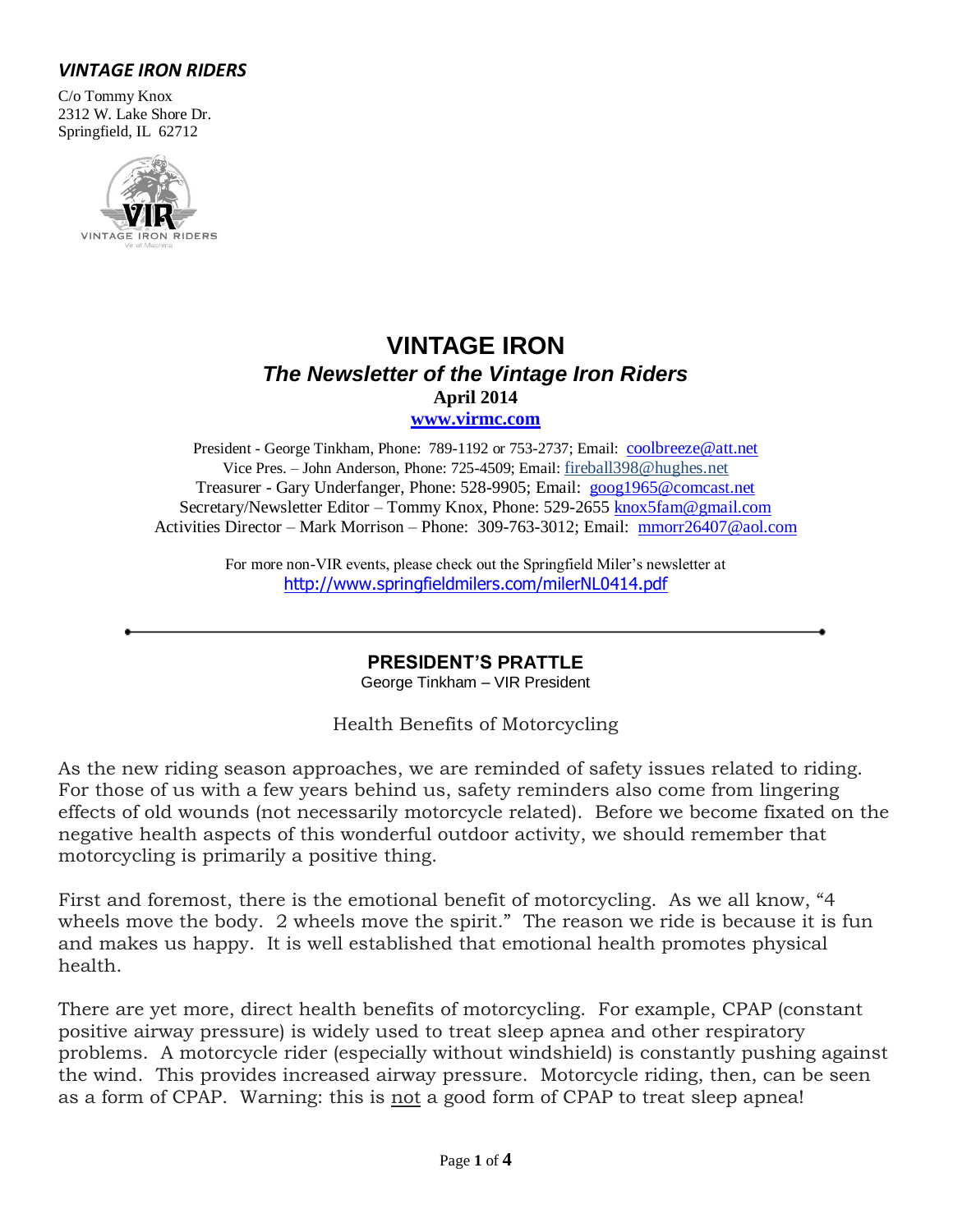In the summer of 2008, my doctor told me I had severe arthritis of the spine. That fall, I rode my Guzzi to "Meeting of the Minds," a motorcyclists' rights national convention in Denver, CO. The way I ride is slightly stretched out with weight evenly distributed on hands, feet, and seat. I let the wind hold me up so the lift caused by leaning into the wind lessens the load of gravity on the rest of the body.

An unanticipated benefit of this riding style is that bumps do not jar the spine, but merely flex it. After ~900 miles of this gentle treatment of my spine, I arrived in Denver feeling at least as good as I did when I left. After the convention, I headed west and drifted through the Rockies for a few days. By the time I returned to Illinois, my back was much better. 5  $\frac{1}{2}$  years later, my back feels better than it did before leaving for Denver. The only logical conclusion is that the riding style I use promotes spinal health. Along with the glucosamine I take, this kind of riding may be a good treatment for arthritis.

So you see: Despite all the worrywarts fussing about how motorcycling can hurt you, it really can be good for your health!



Can you identify this motorcycle? Answer is available on page 4

# **Moto GP Raffle and Springfield Mile**

We have had raffle tickets printed for members to purchase AND help sell. The raffle price of \$5.00 is a very fair amount to invest for a \$320 value. We will have a table set up at the Memorial Day Park and Display for the purpose of selling the raffle tickets. We need volunteers to help man the table and promote this potential money-make for the club. Talk to Tommy at the next meeting if you are available to help sell tickets or help with setting up the Park and Display area. Springfield Mile is Sunday, May 25th.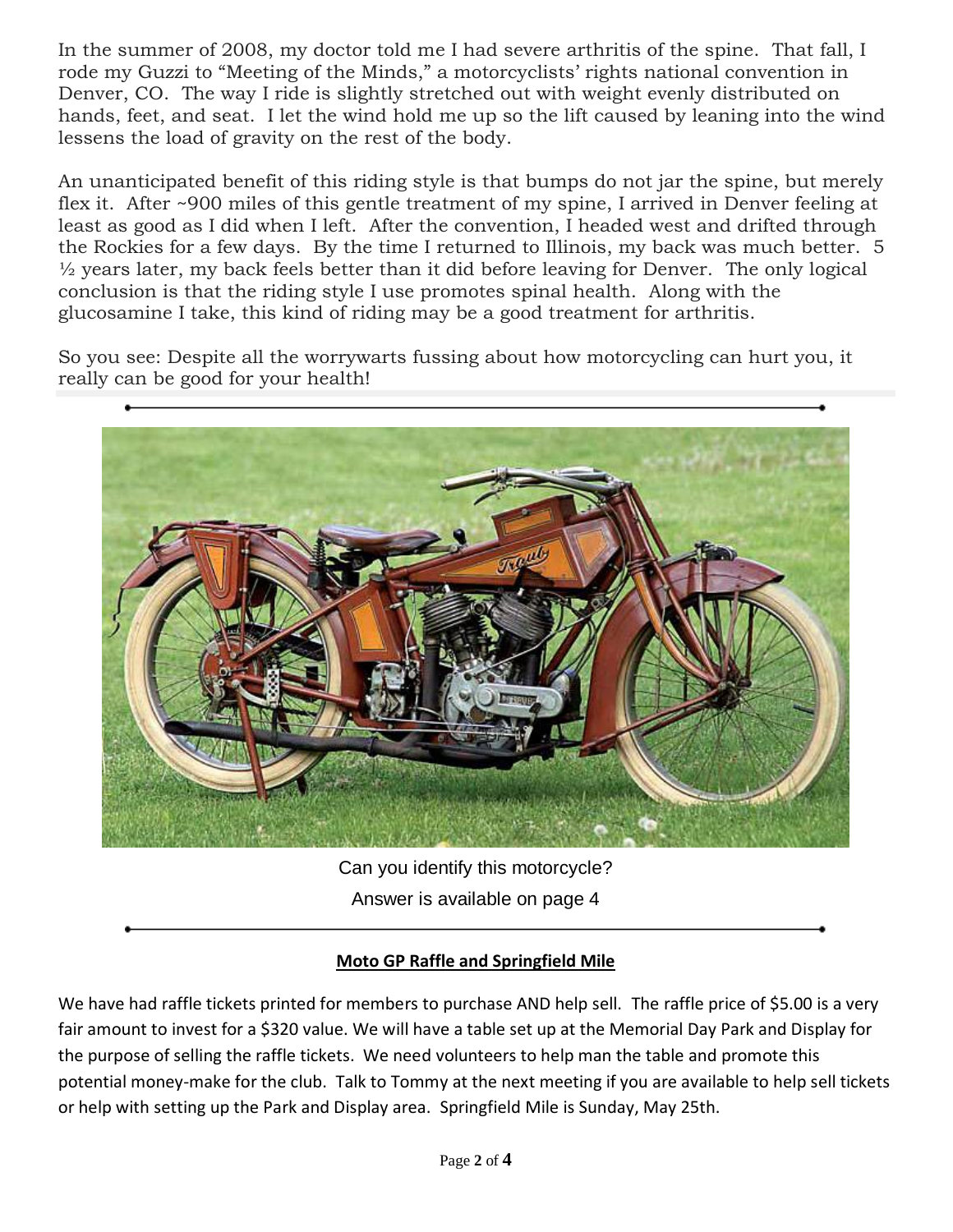## **Reason to Ride**

This is not a club activity but something that might be of interest to members. An event called "Believer's Ride" aimed at Christian motorcyclists will be held May 31, 2014 at the Pawnee Assembly of God Church, 1001 N. 8<sup>th</sup> Street, Pawnee, IL. Sign up from 11-12 with a ride leaving the parking lot at 12 noon. \$25 for single, \$40 for couples. All proceeds going to Wounded Warrior and U-Turn Life Center. The ride will conclude back at the Pawnee Assembly of God Church where there will be music, food, door prizes, and family fun.

> Minutes of Meeting **Vintage Iron Riders Route 66 Hotel and Conference Center March 19, 2014**

Socializing began at 7:00 and the meeting was called to order at 7:15 pm. Pledge was taken and cell phones were turned off.

**Events:** Mark Morrison reported that on April 7, 2014, Harvey's bikes would be in an auction. BMW Swap Meet in the Chicago area on April 26. There will be a motorcycle auction in Mattoon on March 24. The annual picnic is scheduled for Sat. May 10 at 11:00 at the home of Tom and Tracy Knox. Members present expressed a desire to have pictures of bikes and people from the Springfield Mile with possible Photoshop techniques. Mark Morrison will look into this. Jim Davis brought complimentary copies of "Motorcyclist" magazine. Pens with flashlight for The Mile were shown to the members.

**Web Page:** Motion was made, seconded and approved by voice vote to have names, phone numbers, and addresses posted on the website. Bill Hart will coordinate.

**Treasurer's Report:** The Jeff White Memorial fund has 2,200.75 and the General fund as \$2,773.58 for a total of \$4,974.33. Goog reported that one-third of dues are still outstanding for 2014.

#### **Reports:**

Springfield Mile – LeRoy Solomon reported on the Springfield Mile for Memorial Day. Members were shown the handlebar fliers that will be passed out at the Mile.

Discussion of possibility of Sgt. at Arms – LeRoy Solomon nominated Jim Davis, who declined. Suggestion was made for President to use a gavel. Dave Darnielle volunteered a sound system for amplification.

Oren Lower reported on the Amateur Nationals in Springfield.

**MOTO GP Raffle:** Members authorized printing of 300 raffle tickets for August MOTO GP. Winner will be drawn at the July meeting. Mark Morrison kindly donated this raffle item.

Mark Morrison took pictures of new members for the website. Motion made, seconded and approved to adjourn. Meeting adjourned at 7:50 pm.

Respectfully Submitted, Tommy Knox, Secretary

### **Last Newsletter????**

If you've not yet paid your \$15.00 dues for 2015, this will be the last Newsletter that you will receive until you get current on your dues. We fully understand that it was a difficult and cold winter and motorcycling was the last thing on many people's minds. So please stay active and current on your membership. We need each other.